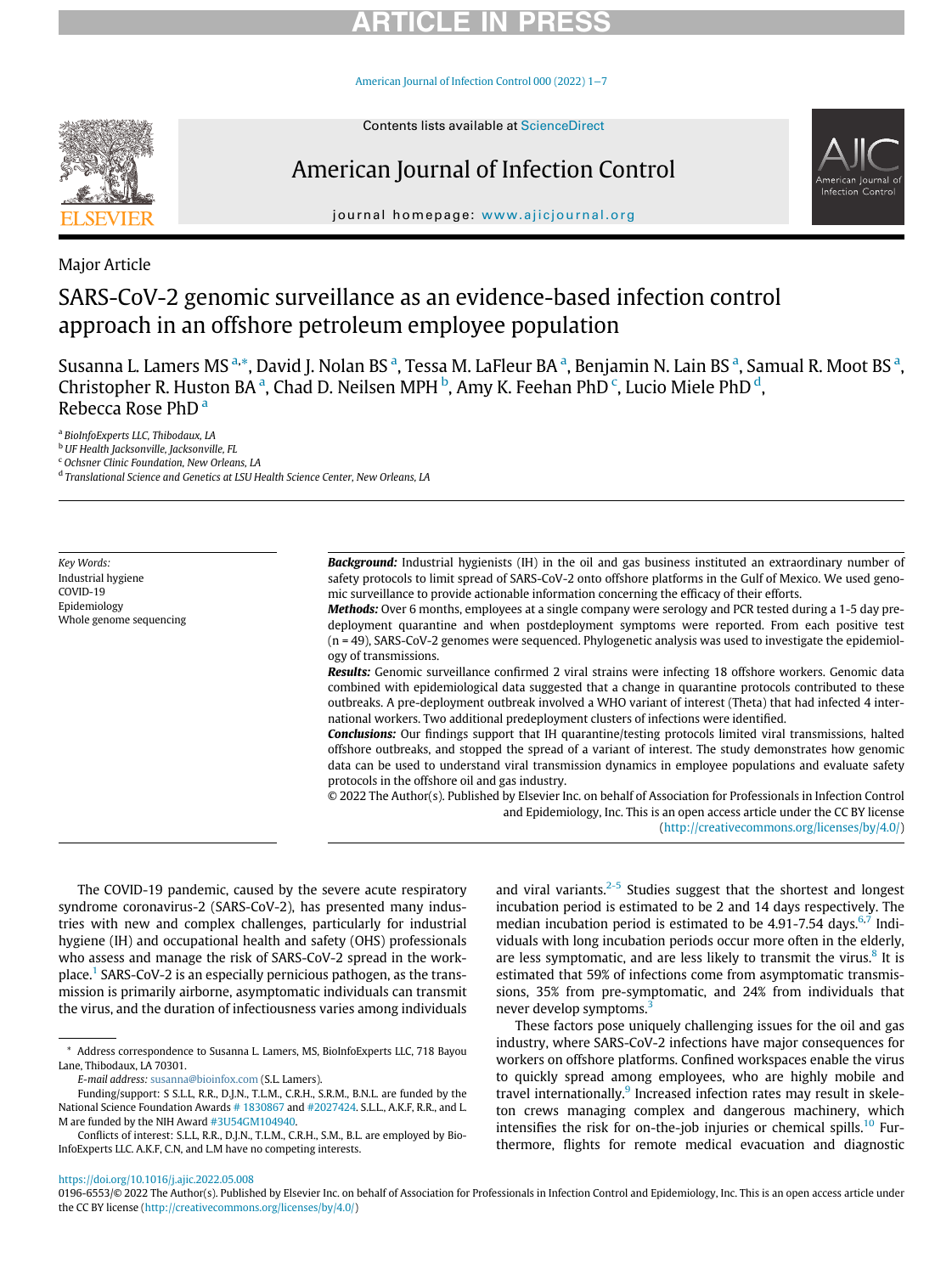# ARTICLE IN PRES

testing crews greatly increase the risks of injury $11,12$  $11,12$  $11,12$  and the financial burden on the industry.<sup>[13](#page-5-10)</sup> Given the essential nature of the oil and gas industry, and the significant financial and safety interests in limiting spread and mitigating outbreaks, the impact of COVID-19 on offshore platforms could have a devastating effect if left unabated.

Pathogen sequencing (WGS) can modernize the work of IH and OHS professionals by providing objective information about how pathogens spread in the workplace. Because WGS objectively shows when transmission occurs, it can elucidate the effectiveness of methods used to reduce viral transmission including airflow systems, social distancing, and contactless delivery systems. Furthermore, WGS provides information concerning the impact of different viral variants on pathogenesis, transmissibility, and vaccine efficacy. The COVID-19 pandemic has been particularly transformative by driving home the power of WGS, and genomic surveillance is increasingly used in infection control and prevention in hospitals as well as by public health entities.<sup>[14-21](#page-5-11)</sup> However, WGS has yet to be widely adopted by other high-risk industries where there is potential to improve workplace safety.

In early 2021, an oil and gas company with offshore platforms in the Gulf of Mexico enlisted the services of a molecular biology research lab to implement genomic surveillance of SARS-CoV-2. The IH department of the company already employed extensive COVID-19 prevention protocols which were designed to identify individuals infected with SARS-CoV-2 prior to deployment to offshore platforms, reduce transmissions to co-workers and their families, and lessen the risk of depression or death. Pre-deployment procedures included multi-day hotel-based quarantines, surface disinfection, and serological and PCR-based testing prior to worker deployment. However, even with these protective measures, an offshore COVID-19 outbreak involving 18 workers led the IH department to initiate genomic surveillance to determine if a source or sources could be identified. Subsequently, the IH department implemented WGS of SARS-CoV-2 as a standard operating procedure for ongoing monitoring of pre- and post-deployment employee safety policies during the evolving pandemic. Here we report our findings during 5 months of observation.

## **METHODS**

#### Employee population and quarantines

Employees and contractors for the company generally resided across Gulf Coast communities; however, some employees resided in a variety of national and international locations. Unsupervised quarantines were initiated early in the pandemic to reduce the interactions of employees with the broader population. Also, as PCR tests are more accurate 2-3 days-postinfection, a short quarantine would improve the likelihood that COVID-19 positive individuals would be identified prior to offshore deployment. Quarantines took place at 1 of 4 hotels where employees were instructed to remain in their rooms except for mealtimes. Food was catered from outside restaurants and employees had the option to eat with other employees outside or go back to their rooms. Presumably some interaction with hotel staff occurred.

At the start of this study, the length of quarantine at Hotel B was 2 weeks. The length of the quarantine at Hotel A had recently changed to only 1 day following a negative serology and PCR test. Testing protocols were administered prior to deployment for the majority of the population, however, there were occasions that necessitated individuals deployed to rigs without tests, for example, healthcare workers or individuals responding to other emergency situations. This study involved individuals that deployed to 1 of 4 offshore platforms. The employee population base incorporated approximately 300-400 individuals across 4 platforms. The information we obtained for most individuals included quarantine hotel, platform designation, and in

some cases, contracting company. During the 2019-2020 pandemic, employees typically deployed for 3 weeks.

#### Data management and industrial hygiene protocols

A case management system was used to document cases, symptoms, and actions taken in association with any COVID-19 positive case. Prior to deployment offshore, employees were quarantined at 1 of several hotels for up to 7 days. During that time, employees were given a serology test (see details below), which detects antibodies to the virus, and a reverse-transcription quantitative PCR testing (RTqPCR) test, which detects viral RNA associated with an active infection ([Fig 1\)](#page-2-0). The timing of these tests varied as the pandemic evolved. If an employee was serology-negative and PCR-negative, they exited quarantine and were deployed offshore. If an employee had a previous infection but had finished a home-based self-quarantine, they were typically serology-positive and PCR-negative, so they were cleared for deployment.<sup>[22](#page-6-0)</sup> Serology-negative and PCR-positive employees were isolated, interviewed to identify other employees that they may have come into contact with, and given follow-up care instructions prior to sending home. The leftover testing sample in viral transport media (VTM) was shipped for sequencing.

Once deployed to the offshore platform, employees who presented with COVID-19 symptoms were isolated and a nasopharyngeal swab in VTM was shipped for RT-qPCR testing. If positive, diagnostic teams were flown to the platform and the entire available population was retested. All positive cases were medevacked from the platform for a 10-day inland quarantine. Some individuals could have been missed during offshore testing efforts due to the nature of the industry and travel across platforms in the employee and contractor population.

#### Serology and quantitative PCR testing

Serology tests were used to identify the presence of IgG and/or IgM antibodies. The Rapid ICT POS (Aytu BioScience) serology test was used, which is performed via a finger stick, provides results in 15 minutes. Nasopharyngeal swabs were collected in VTM and shipped overnight to a diagnostic testing laboratory. The diagnostic laboratory performed RT-qPCR on extracted viral RNA using FDA Emergency Use Authorization (EUA) approved assays for SARS-CoV-2 S, N and Orf1ab genes, based on Applied Biosystems TaqMan 2019 nCOV assays, and a human control using the manufacturer's protocol. In some cases, BioFire Respiratory 2.1 (RP2.1) Panel was also used for SARS-CoV-2 detection.

#### Study samples

Left-over VTM samples that were positive for SARS-CoV-2 were de-identified and sent to BioInfoExperts for further studies ([http://](http://www.bioinfox.com) [www.bioinfox.com\)](http://www.bioinfox.com). The total number of samples received included the initial 19 pre- and postdeployment cases from the first suspected outbreak, as well as an additional 30 samples from individuals who tested positive over the next 5 months. Some of these samples were from individuals who had previously tested positive, completed a quarantine, and tested positive again. These samples were classified as "remnant positives," which are likely non-infectious; $^{23}$  $^{23}$  $^{23}$  however, in 2 of these cases we were able to generate a full viral genome. Metadata collected for each de-identified employee included hotel-quarantine start date, testing date and result, and date and location of platform deployment. This study was performed under WCG IRB #1- 1455346-1.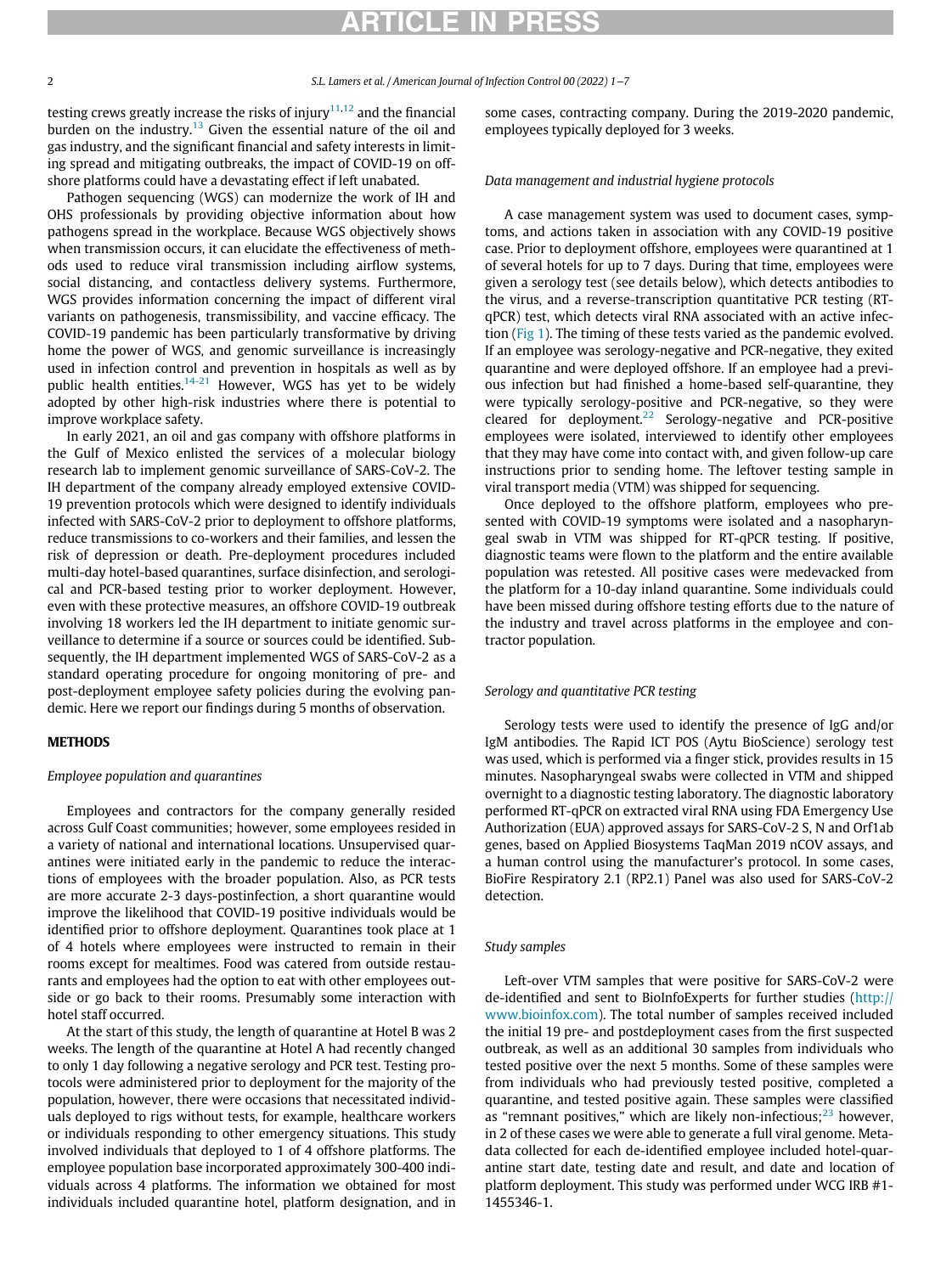# ARTICLE IN PRESS

S.L. Lamers et al. / American Journal of Infection Control 00 (2022) 1−7 3

<span id="page-2-0"></span>

Fig 1. Predeployment quarantine of employees, routine serology, and rtPCR monitors for new SARS-CoV-2 infections in employee population. (A) All PCR+ cases are considered active infections and procedures are immediately initiated to avoid consequences of infection. Leftover nasopharyngeal samples in VTM are shipped to molecular biology lab where they are lysed and viral RNA isolated. SARS-CoV-2 genomes are amplified using the ARTIC PCR protocol and a whole genome sequence is generated. The results are uploaded into a HIPPA-compliant cloud-based server where the Pango lineage is assigned, and genetic distance analysis is performed. IH personnel can log on to a secure portal to review information about potential outbreaks. Turn-around time from sample to report is typically 5-10 days postsampling. (B) During quarantine, individuals who are antibody positive and PCR negative are typically those that had reported a previous infection, completed quarantine, and are no longer shedding virus; those that are antibody negative and PCR negative are not considered infected. In either case, these employees are allowed to deploy offshore. Should symptoms appear on the platform, they are immediately retested, and if positive, they are medevacked off the platform and the leftover nasopharyngeal sample in VTM is shipped to molecular biology lab for whole genome sequencing and analysis.

### SARS-CoV-2 amplicon sequencing

SARS-CoV-2 sequencing methods were based on the ARTIC network nCoV-2019 V3 primer scheme using 2 multiplexed primer pools to create overlapping 400 bp amplicon fragments in 2 PCR reactions. A detailed version of this protocol can be found here: [https://](https://andersen-lab.com/secrets/protocols/) [andersen-lab.com/secrets/protocols/](https://andersen-lab.com/secrets/protocols/). Briefly, viral RNA was extracted using the Quick-RNA Viral Kit (Zymo Research) according to the manufacturer's instructions using 400uL VTM from the nasopharyngeal swabs. SARS-CoV-2 RNA was reverse transcribed with SuperScript IV (Invitrogen). The virus cDNA was amplified in 2 multiplexed PCR reactions (1 reaction per ARTIC network primer pool) using Q5 DNA High-fidelity Polymerase (New England Biolabs). Following an AMPureXP bead (Beckman Coulter) purification of the combined PCR products, the amplicons were diluted, and libraries were prepared using NEBNext Ultra II DNA Library Prep Kits (New England Biolabs). The libraries were purified with AMPureXP beads and quantified using the Qubit High Sensitivity DNA assay kit (Invitrogen) and Tapestation D5000 tape (Agilent). Libraries were normalized and pooled in equimolar amounts at 2 nM. The 2 nM library pool was sequenced with the Illumina MiSeq using a MiSeq reagent kit V3 600 cycles (Illumina).

## Data analysis

Raw data from 49 samples were processed on the FoxSeq v.4.0 (http:/foxseqllc.com) analytical pipeline, which automates the following steps: for each sample, raw reads were filtered using Trimmo- $matic<sup>24</sup>$  $matic<sup>24</sup>$  $matic<sup>24</sup>$  based on read length and mapped to the SARS-CoV-2 reference genome (NC045512.2/Wuhan-Hu-1/2019) using Bow-tie2.<sup>[25](#page-6-3)</sup> Mapping quality statistics were generated using *picard* [\(http://](http://broadinstitute.github.io/picard) [broadinstitute.github.io/picard](http://broadinstitute.github.io/picard)). Bases were called for each position using bcftools mpileup (<https://github.com/samtools/bcftools>) and filtered if the depth was <50 and/or the frequency of either the reference or the alternative allele was <80%. A consensus sequence was generated for each sample using bcftools consensus. Pango lineages $^{26}$  $^{26}$  $^{26}$ were assigned using Pangolin 3.06 with the PangoLEARN algorithm ([https://github.com/cov-lineages/pangolin\)](https://github.com/cov-lineages/pangolin). Genetic distances were calculated using dnadist in the ape package in R. Results from analytical pipeline, including sequence quality, pangolin lineage, and distance clustering was delivered automatically in a web-based password-protected portal, which provided evidence of outbreaks to IH personnel in <2 weeks. For outbreak confirmation, maximum-likelihood phylogenetic trees were inferred using IQTREE  $v2^{27}$  $v2^{27}$  $v2^{27}$  and visualized using FigTree v1.5.

## RESULTS

### COVID-19 positive cases

Early in 2020, despite testing and quarantine measures, an individual on a deep water reported the onset of COVID-19 symptoms (Day 0) and 1 day later (Day 1), a second individual on the same platform also presented with COVID-19 symptoms. Over a 4-day postonset period (Day 1 − Day 4), a total of 19 of their offshore co-workers tested PCR-positive for SARS-CoV-2. In order to understand if the infections came from an identifiable source, IH implemented whole genome sequencing as a standard operating procedure for PCR-positive workers. Over a total of 5 months, 30 additional positive samples were collected and sequenced, including another expected transmission among 4 individuals that had travelled together from the Philippians. We used whole genome sequencing and phylogenetic analysis to identify the epidemiological history of these infections.

### Genome sequences

We generated near-full length SARS-CoV-2 genome sequences for all PCR-positive samples ( $n = 49$ ). On average, the mean coverage for all genomes was  $\sim$ 13K, with >97% of all sites having at least 20x coverage.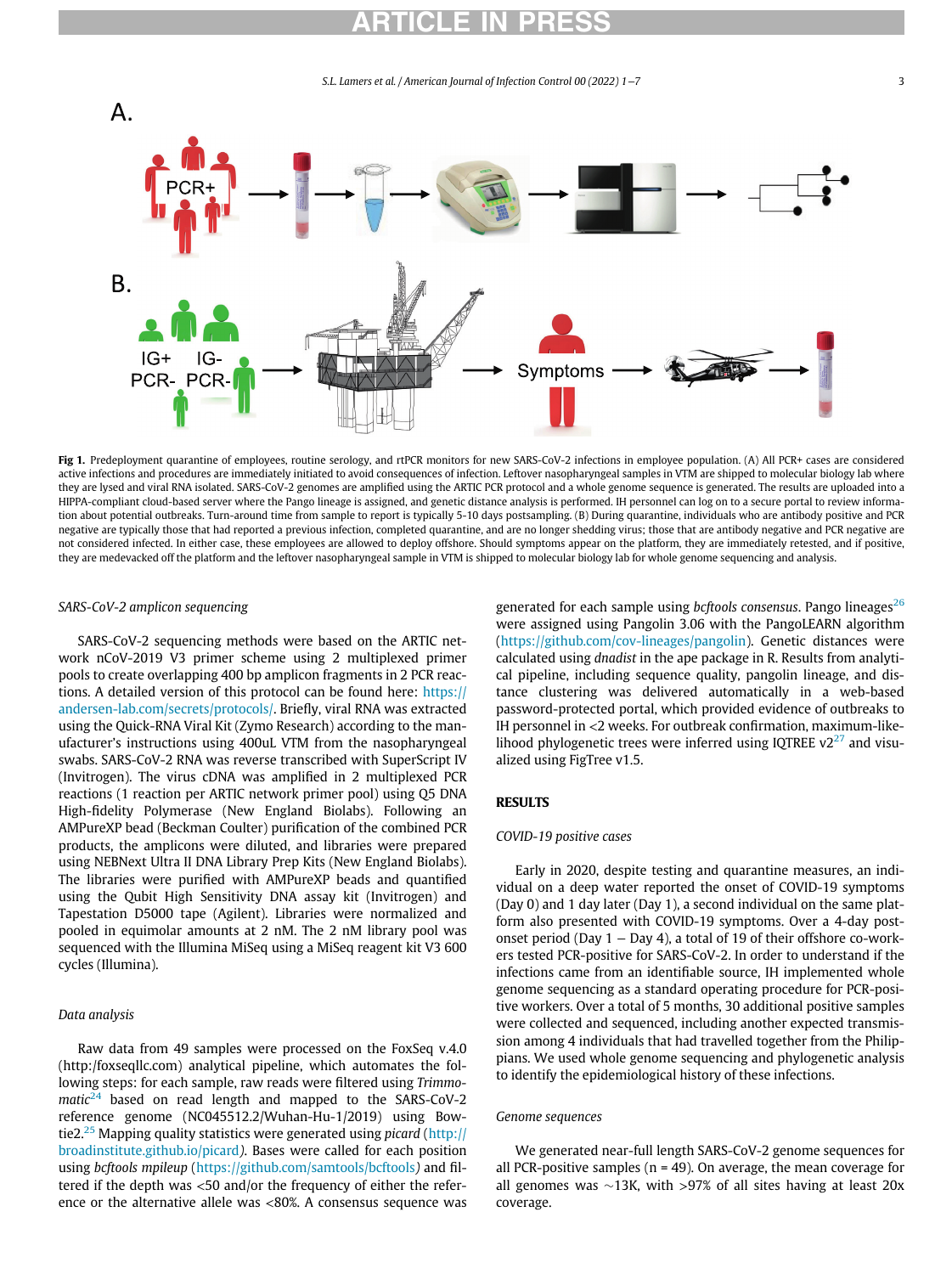# ARTICLE IN PRESS

4 S.L. Lamers et al. / American Journal of Infection Control 00 (2022) 1−7

## Genomic epidemiology

To identify genetically related infections, we inferred a phylogenetic tree of high-coverage viral genomes. We defined an "Outbreak" as: (1) sequences that grouped together on the tree with high support  $($ >70%); (2) sequences were separated by <2 mutations on average; and 3) outbreaks contained >2 individuals. We also classified sequences into Pango lineages, which is a widely used naming system for describing geographic origin and spread of SARS-CoV-2 variants.<sup>[28](#page-6-6)</sup>

We found evidence for 3 potential distinct and genetically related outbreaks ([Fig 2](#page-3-0)). Outbreak #1 consisted of 5 individuals with infections assigned to Pango lineage B.1.234. Outbreak #2 consisted of 13 individuals, all of whose infections were assigned to Pango lineage B.1.2. Every individual in these two outbreaks were already deployed to a platform. Outbreak #3 consisted of 4 individuals assigned to the relatively rare lineage, P.3. All 4 individuals in Outbreak #3 were identified and treated before leaving the hotel (predeployment).

There were 2 other clusters of sequences in the tree that did not meet the definition of an outbreak. Cluster #1 consisted of 3 sequences although 2 of them were from the same person sampled 15 days after the first sample was taken (remnant positive). Cluster #2 contained 4 sequences from 3 people, all of which were assigned to lineage B.1.1.519. However, the genetic distance among sequences was >2 mutations.

## Outbreak timelines

We examined the quarantine and testing history of cases, and together with the genetic information, we constructed a timeline of the early platform outbreaks (Outbreak #1 an #2), which were identified over 4 days [\(Fig 3](#page-4-0)).

Outbreak #1 contained the initial person who reported the onset of COVID-19 symptoms (Day 0). This outbreak consisted of 5 individuals who had quarantined at Hotel A, all that were deployed to the same platform. While the deployment dates varied, their pre-deployment testing routine was the same: a RTqPCR and a serology test was administered during quarantine, and if they were PCR-negative (typically results have a <24-hour turn-around), they were deployed 1 day later. Three individuals, including the index case, were deployed only 3 days prior to the first onset of symptoms. Three of these 5 individuals eventually reported symptoms on the offshore platform (BIE018, BIE025, and BIE024) and the others were asymptomatic at the time of testing.

Outbreak #2 consisted of 13 individuals on the same platform as outbreak #1. Of these, 6 individuals quarantined at Hotel A, where dates of testing and deployment varied; however, the procedure always involved a negative serology and PCR test. The other 7 people in Outbreak #2 quarantined at Hotel B, where the

<span id="page-3-0"></span>

Fig 2. Maximum likelihood phylogenetic tree of 49 SARS-CoV-2 sequences. Dotted boxes denote groups of related sequences. Filled circles indicate sequences that were part of an outbreak. Sequences from individuals quarantined at Hotel A and B are colored blue and red, respectively. Branches are scaled by number of mutations. Sequences from the same individual are indicated with a star. The tree is rooted by the reference sequence, which is one of the earliest sampled viruses from Wuhan (square). Asterisks indicate branch support >70%.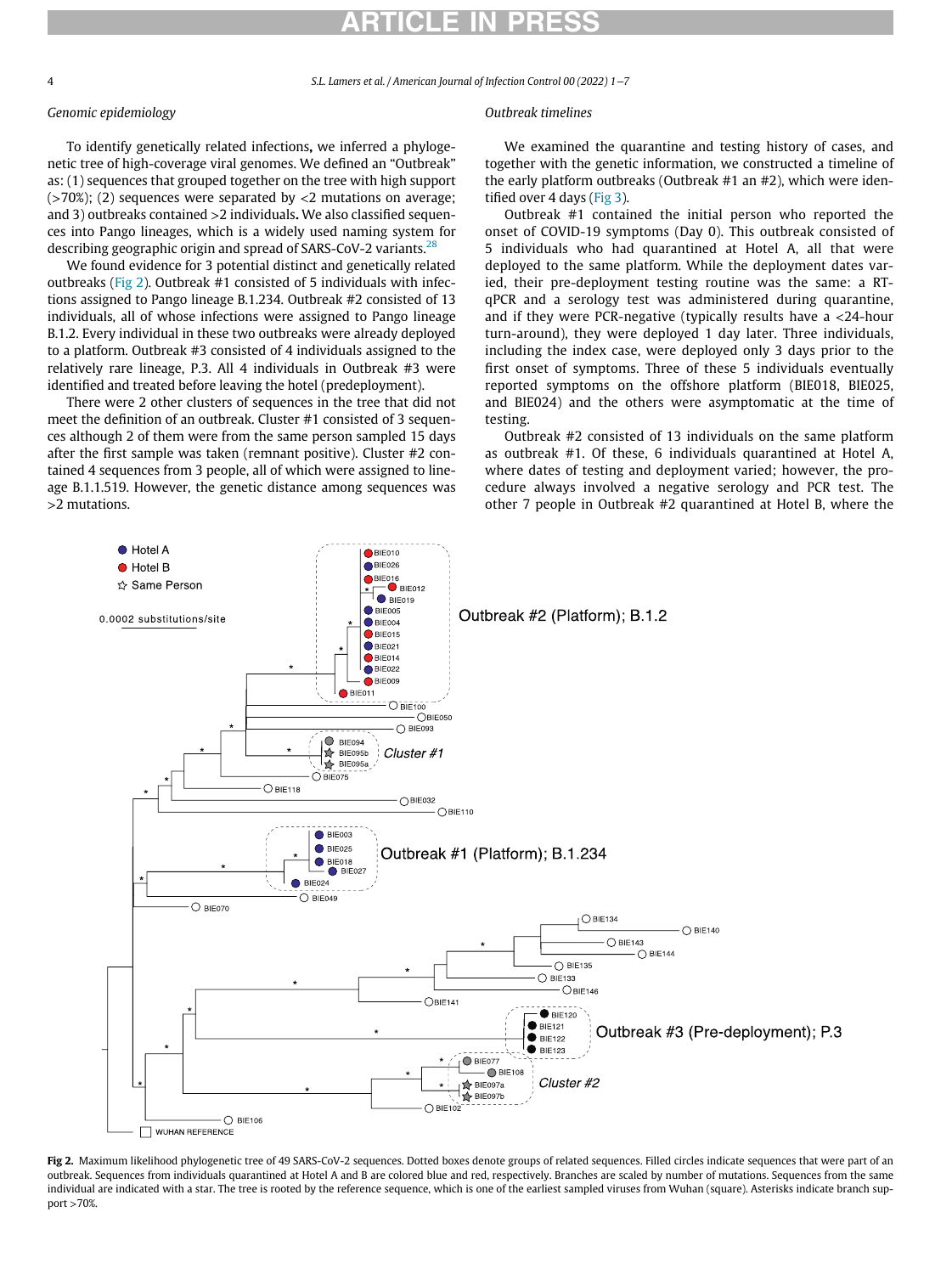S.L. Lamers et al. / American Journal of Infection Control 00 (2022) 1−7 5

<span id="page-4-0"></span>

Fig 3. Employee timelines during initial suspected outbreak. Each dotted line indicates the timeline of one employee. Employee timelines are grouped by the infecting variant (outbreak) and the hotel at which they were quarantined. Symbols represent events as follows: Green boxes = seronegative test; red box = seropositive test; green circle = PCR negative test; red circle = PCR+ test; blue hexagon = deployment; triangles = reported symptoms. Superimposed symbols indicate multiple events on the same day. The timeline is set at Day 0 at the first reported onset of symptoms. The dotted box indicates the postonset period. Grey bars indicate the maximum viral incubation periods and horizontal lines within these boxes indicate the average incubation periods.

7 individuals shared the exact same timeline of a negative serological test, a PCR-negative test 3 days later, and deployment 2 days after the negative PCR test and confirmation of zero symptoms. Individuals at Hotel B always arrived at the hotel and were deployed at the same time, thus limiting exposure to additional employees through the 'revolving door' observed at Hotel A. On the platform, only 1 person in Outbreak #2 was mildly symptomatic with congestion (BIE021), which the individual believed was due to allergies. One of the asymptomatic individuals was seropositive (BIE016) at day 2.

While genetic data cannot identify the index case in either outbreak #1 or #2, it is likely that at least 2 employees that had quarantined at Hotel A were incubating the 2 viral strains (B.1.2 and B.1.234) prior to deployment. All 18 employees tested positive over 4 days, which, based on an average incubation period, would suggest that they were exposed at a similar time. Furthermore, 5 individuals at Hotel A (BIE025, BIE034, BIE027, BIE021, and BIE026) tested positive within the 14 day maximum incubation time and 3 of these cases boarded the platform within the median incubation period. All employees that quarantined at hotel B had deployed 15 days prior to testing positive, which is outside of a long incubation period. Furthermore, ten out of eleven employees that were serology tested during the outbreaks, were serology negative, suggesting a relatively recent infection. Because of the variable presentation of COVID-19, it is unclear exactly how many people were incubating the virus prior to deployment, but the data strongly suggest that many employees were infected offshore.

<span id="page-4-1"></span>Outbreak #3 occurred 4 months later and consisted of a group of foreign contractors who entered Louisiana through the New Orleans International Airport. These individuals tested negative before traveling to the US and none reported symptoms. Two days after arriving to the US, they travelled to the Gulf Coast for quarantine, were retested, and all were confirmed as COVID-19-positive. Sequencing revealed that they were all infected with P.3, a relatively rare variant originally identified in the Philippines and designated a "variant of interest" at the time by the World Health Organization. This highlights the capability of WGS to objectively identify related infections and the vulnerability of this particular employee population to introductions of novel SARS-CoV-2 lineages, which could have varied transmission dynamics. These cases were immediately reported to the local department of public health for follow up contact tracing and are described in more detail in a separate publication<sup>29</sup>. Importantly, all of these individuals were identified prior to deployment.

In Cluster #2, sequences from 3 individuals grouped closely on the tree, although did not technically meet the definition of an outbreak as previously defined. The epidemiological history also suggested that this cluster (Pango lineage B.1.519) did not represent a direct work-related transmission ([Table 1\)](#page-4-1). In late February, BIE077 was symptomatic on a platform, tested positive, and was medevacked to shore to quarantine. BIE097 was first identified as positive eleven days later, and BIE108 was identified as positive in early May. To further investigate this cluster, we performed an additional phylogenetic analysis of all B.1.519 cases in Louisiana ([Supplementary Fig 1;](#page-5-12) n = 188). This analysis clearly shows that BIE077 is unrelated to BIE097 and suggests a distant relationship of BIE077 and BIE108. It may be that an intermediate, asymptomatic case was not sampled, which could have come from the community.

Table 1 Epidemiological history of cluster #2

| Sequence ID   | Subject ID | Location      | Sample day |
|---------------|------------|---------------|------------|
| BIE077        | A          | Platform A    | 11         |
| BIE097a       | В          | Platform B    |            |
| BIE097b       | в          | <b>NA</b>     | 28         |
| <b>BIE108</b> |            | Predeployment | 34         |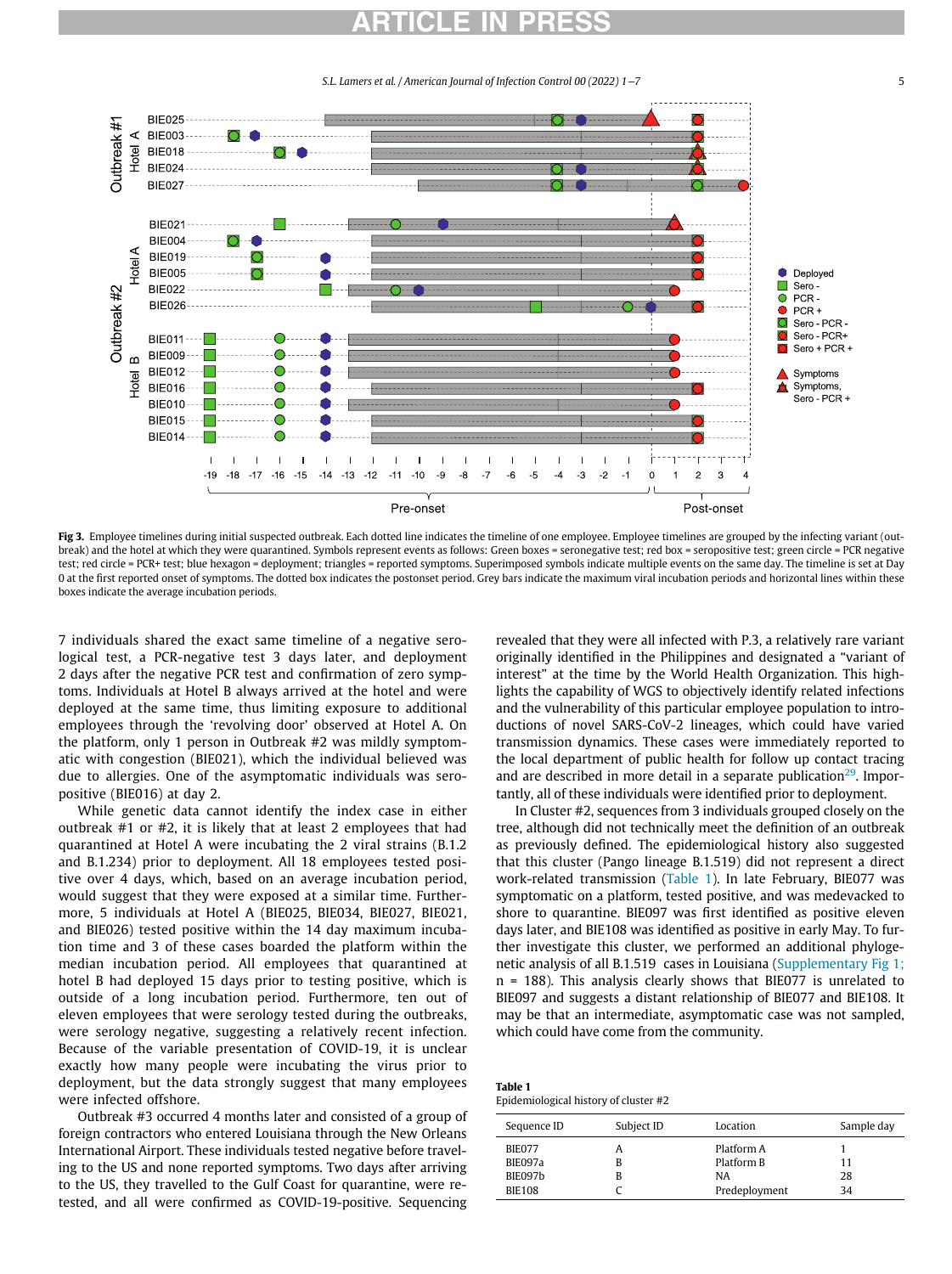# **ARTICLE IN PRES**

6 S.L. Lamers et al. / American Journal of Infection Control 00 (2022) 1−7

## DISCUSSION

In this study, we implemented SARS-CoV-2 genomic surveillance as an evidence-based infection control approach in collaboration with an oil and gas company with offshore platforms in the Gulf of Mexico. Louisiana experienced one of the earliest and fastest accelerating COVID-19 outbreaks, coinciding with the Mardi Gras celebra-tions in February 2020.<sup>[15](#page-5-13)</sup> The work detailed herein began in January 2021, as our infection rates were subsiding from their previous record peaks and the company IH in the Gulf of Mexico began to ease their quarantine protocols that had been in place for a year. Shortly thereafter, 2 distinct outbreaks were identified on platforms, suggesting that the reduction of quarantine to 24 hours after a negative test may have played a role. Subsequently, from February to April 2021, positive cases were primarily confined to pre-deployment testing.

We found that an initial suspected cluster of 18 PCR-positive individuals on 1 platform over a 5-day period was actually 2 distinct and separate outbreaks, evidenced by the 2 separate clades on the phylogenetic tree and 2 different Pango lineage designations. Several findings might indicate that workers who had a shorter quarantine period at Hotel A prior to deployment were index cases for both outbreaks. First, during offshore testing, 4 employees that had quarantined at Hotel A were symptomatic (BIE025, BIE31, BIE24, BIE021) suggesting they had been infected for at least 2 days; employees that quarantined at Hotel B only reported symptoms after removal from the platform, if at all. Second, several studies found that PCR tests are generally accurate at 3-5 days postinfection $30,31$  $30,31$  and 4 of the positive individuals from Hotel A had deployed within this window; Hotel B employees/contractors were deployed for 14 days prior to testing positive.

<span id="page-5-12"></span><span id="page-5-0"></span>The mobile nature of offshore platform work, including medics who bypass testing protocols, likely resulted in some unsampled individuals who may have been involved in transmissions. Thus, while it appears Hotel A was likely the source, phylogenetic analysis cannot definitively identify an index case. However, the genomic data objectively shows that both outbreaks were limited to 18 individuals because, while additional infections were identified, no new spread of these variants were identified on several platforms that were monitored over the next 4 months. Without whole genome sequencing, industrial hygienists would be unable to determine if they had stopped a transmission chain, or if it was continuing to disseminate in the worker population.

<span id="page-5-6"></span><span id="page-5-5"></span><span id="page-5-4"></span><span id="page-5-3"></span><span id="page-5-2"></span><span id="page-5-1"></span>The pre-deployment outbreak validates that on-going testing can quickly stop the spread of viruses among employees. This outbreak, which was associated with international contractors, highlights the particular risk that offshore platforms face due to the high number of company employees and contractors who arrive from a variety of international locations. This risk tracks with employees as well as the local population since the introduction of new viral variants can result in more rapid viral spread and infection in those vaccinated[.32](#page-6-10)−<sup>34</sup> At the time, only 6 other P.3 lineages in the United States had been reported (as evidenced through the available sequences in a public genomic database, [www.gisaid.org](http://www.gisaid.org)). Using WGS in conjunction with the epidemiological data, we determined when this rare lineage was likely introduced into Louisiana via a specific contracting company. This finding provided valuable information to the local department of public health's contact-tracing staff so that they could follow up and ensure this rare variant did not continue to spread in the community. Currently, no further transmission of P.3 has been reported in Louisiana.

<span id="page-5-13"></span><span id="page-5-11"></span><span id="page-5-10"></span><span id="page-5-9"></span><span id="page-5-8"></span><span id="page-5-7"></span>This study demonstrates the power of genomic surveillance to objectively identify viral transmission in high-risk environments, such as offshore platforms. The genomic data, in combination with employee timelines was used to assess the effectiveness of quarantines and testing protocols. It does appear that longer quarantines were more effective than the quarantines that lasted the length of time it took receive negative test results. While longer quarantines are expensive and frustrating, they may be needed during times of high infection rates. Furthermore, without genomic data, IH have no way of knowing if their plan-of-action stopped a transmission chain, especially with a virus like SARS-CoV-2 that has varied incubation times, varied transmission potential, and varied presentation of symptoms.

Most SARS-CoV-2 surveillance studies by IH or OPH have occurred in healthcare settings; however, this study reveals that genomic data has applications in the unique offshore oil and gas industry for ongoing evaluation concerning the effectiveness of safety protocols. When employees and contractors know that their employer has tools that identify linked cases, they may be more likely to follow mandated safety protocols, which will improve the health of the workers, the industry, and their surrounding communities. Furthermore, the data provides information that public health agencies can use to improve community health. As a whole, the study illustrates the imperative for genomic epidemiologists and industry to collaborate in developing infrastructure and protocols to understand and slow the spread of infectious disease.

# Acknowledgments

The authors sincerely thank industrial hygienists Cheryl Metzler, CIH, and Valerie Murray, CIH, for their assistance in this study.

#### SUPPLEMENTARY MATERIALS

Supplementary material associated with this article can be found in the online version at [https://doi.org/10.1016/j.ajic.2022.05.008.](https://doi.org/10.1016/j.ajic.2022.05.008)

#### References

- 1. [Zisook RE, Monnot A, Parker J, Gaffney S, Dotson S, Unice K. Assessing and manag](http://refhub.elsevier.com/S0196-6553(22)00434-5/sbref0001)[ing the risks of COVID-19 in the workplace: applying industrial hygiene \(IH\)/occu](http://refhub.elsevier.com/S0196-6553(22)00434-5/sbref0001)[pational and environmental health and safety \(OEHS\) frameworks.](http://refhub.elsevier.com/S0196-6553(22)00434-5/sbref0001) Toxicol Ind Health[. 2020;36:607](http://refhub.elsevier.com/S0196-6553(22)00434-5/sbref0001)–618.
- 2. [Greenhalgh T, Jimenez JL, Prather KA, Tufekci Z, Fisman D, Schooley R. Ten scien](http://refhub.elsevier.com/S0196-6553(22)00434-5/sbref0002)tifi[c reasons in support of airborne transmission of SARS-CoV-2.](http://refhub.elsevier.com/S0196-6553(22)00434-5/sbref0002) Lancet. [2021;397:1603](http://refhub.elsevier.com/S0196-6553(22)00434-5/sbref0002)–1605.
- 3. [Johansson MA, Quandelacy TM, Kada S, et al. SARS-CoV-2 Transmission from peo](http://refhub.elsevier.com/S0196-6553(22)00434-5/sbref0003)[ple without COVID-19 symptoms.](http://refhub.elsevier.com/S0196-6553(22)00434-5/sbref0003) JAMA Netw Open. 2021;4:e2035057.
- 4. [Jones TC, Biele G, Muhlemann B, et al. Estimating infectiousness throughout SARS-](http://refhub.elsevier.com/S0196-6553(22)00434-5/sbref0004)[CoV-2 infection course.](http://refhub.elsevier.com/S0196-6553(22)00434-5/sbref0004) Science. 2021;373:eabi5273.
- 5. [Harrison AG, Lin T, Wang P. Mechanisms of SARS-CoV-2 transmission and patho](http://refhub.elsevier.com/S0196-6553(22)00434-5/sbref0005)genesis. [Trends Immunol](http://refhub.elsevier.com/S0196-6553(22)00434-5/sbref0005). 2020;41:1100–1115.
- 6. [Lauer SA, Grantz KH, Bi Q, et al. The incubation period of Coronavirus disease 2019](http://refhub.elsevier.com/S0196-6553(22)00434-5/sbref0006) (COVID-19) from publicly reported confi[rmed cases: estimation and application.](http://refhub.elsevier.com/S0196-6553(22)00434-5/sbref0006) Ann Intern Med[. 2020;172:577](http://refhub.elsevier.com/S0196-6553(22)00434-5/sbref0006)–582.
- 7. [Tindale LC, Stockdale JE, Coombe M, et al. Evidence for transmission of COVID-19](http://refhub.elsevier.com/S0196-6553(22)00434-5/sbref0007) [prior to symptom onset.](http://refhub.elsevier.com/S0196-6553(22)00434-5/sbref0007) Elife. 2020;9:e57149.
- 8. [Zhang ZJ, Che TL, Wang T, et al. Epidemiological features of COVID-19 patients](http://refhub.elsevier.com/S0196-6553(22)00434-5/sbref0008) [with prolonged incubation period and its implications for controlling the epidem](http://refhub.elsevier.com/S0196-6553(22)00434-5/sbref0008)ics in China. [BMC Public Health](http://refhub.elsevier.com/S0196-6553(22)00434-5/sbref0008). 2021;21:2239.
- 9. [Ulven AJ. The challenge and prevention of epidemics: experience from offshore](http://refhub.elsevier.com/S0196-6553(22)00434-5/sbref0009) [petroleum installations and its extrapolation to ships.](http://refhub.elsevier.com/S0196-6553(22)00434-5/sbref0009) Int Marit Health. 2011;62: 262–[265.](http://refhub.elsevier.com/S0196-6553(22)00434-5/sbref0009)
- 10. [Niven K, McLeod R. Offshore industry: management of health hazards in the](http://refhub.elsevier.com/S0196-6553(22)00434-5/sbref0010) [upstream petroleum industry.](http://refhub.elsevier.com/S0196-6553(22)00434-5/sbref0010) Occup Med (Lond). 2009;59:304–309.
- 11. Yeoman K, O'[Connor MB, Sochor S, Poplin G. Characterization of fatal injuries in oil](http://refhub.elsevier.com/S0196-6553(22)00434-5/sbref0011) [and gas industry-related helicopter accidents in the Gulf of Mexico, 2004-2014.](http://refhub.elsevier.com/S0196-6553(22)00434-5/sbref0011) Inj Epidemiol[. 2020;7:64.](http://refhub.elsevier.com/S0196-6553(22)00434-5/sbref0011)
- 12. [Centers for Disease C, Prevention. Fatal injuries in offshore oil and gas operations -](http://refhub.elsevier.com/S0196-6553(22)00434-5/sbref0012) United States, 2003-2010. [MMWR Morb Mortal Wkly Rep](http://refhub.elsevier.com/S0196-6553(22)00434-5/sbref0012). 2013;62:301–304.
- 13. [Thibodaux DP, Bourgeois RM, Loeppke RR, Konicki DL, Hymel PA, Dreger M.](http://refhub.elsevier.com/S0196-6553(22)00434-5/sbref0013) [Medical evacuations from oil rigs off the Gulf Coast of the United States from](http://refhub.elsevier.com/S0196-6553(22)00434-5/sbref0013) [2008 to 2012: reasons and cost implications.](http://refhub.elsevier.com/S0196-6553(22)00434-5/sbref0013) J Occup Environ Med. [2014;56:681](http://refhub.elsevier.com/S0196-6553(22)00434-5/sbref0013)–685.
- 14. [Rose R, Nolan DJ, Moot S, et al. Molecular surveillance of methicillin-resistant](http://refhub.elsevier.com/S0196-6553(22)00434-5/sbref0014) [Staphylococcus aureus genomes in hospital unexpectedly reveals discordance](http://refhub.elsevier.com/S0196-6553(22)00434-5/sbref0014) [between temporal and genetic clustering.](http://refhub.elsevier.com/S0196-6553(22)00434-5/sbref0014) Am J Infect Control. 2021;49:59–64.
- 15. [Zeller M, Gangavarapu K, Anderson C, et al. Emergence of an early SARS-CoV-2 epi](http://refhub.elsevier.com/S0196-6553(22)00434-5/sbref0015)[demic in the United States.](http://refhub.elsevier.com/S0196-6553(22)00434-5/sbref0015) Cell. 2021;184:4939–4952.e15.